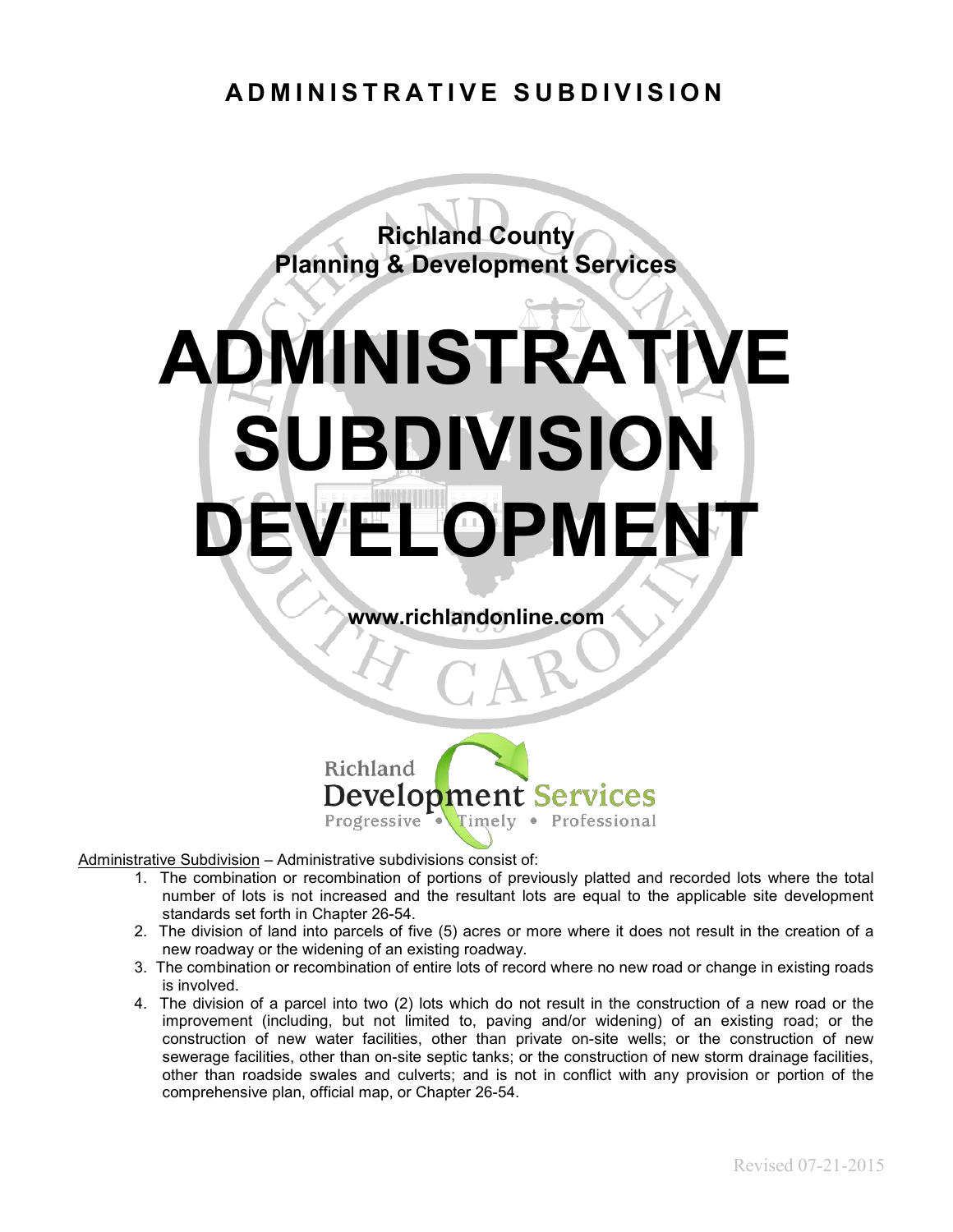

### **Administrative Subdivision Submittal Checklist**

*This checklist must be completed, signed, and submitted with application. ALL ITEMS ON CHECKLIST MUST BE ADDRESSED. PLEASE PROVIDE SUPPORTING DOCUMENTS OR NOTATIONS JUSTIFYING ITEMS THAT ARE NOT APPLICABLE.*

Project Name: **Applicant: Applicant: Applicant: Applicant: Applicant: Applicant: Applicant: Applicant: Applicant: Applicant: Applicant: Applicant: Applicant: Applicant: Applicant: Applicant:**

- $\Box$  Administrative Subdivision Review Application
- $\Box$  \$105.31 application fee
- $\Box$  Ten (10) signed and sealed plats, no larger than 24" x 36"
- $\Box$  Two (2) 11" x 17" reduced plats
- $\Box$  Restricted Covenants Form signed and dated

#### *MAKE CHECKS PAYABLE TO RICHLAND COUNTY*

| Applicant: | Date: |
|------------|-------|
|            |       |
| Staff:     | Date: |

**DISCLAIMER: This is not to be construed as containing all items, documents, or written information to be addressed or required by the Richland County Land Development Code (Chapter 26 of the Richland County Code of Ordinances) and/or other Richland County ordinances and laws. Project submittals that are mailed to Richland County are subject to the same review process and requirements as projects that are hand-delivered. Richland County does not assume responsibility for projects that are considered incomplete and not picked up as required.**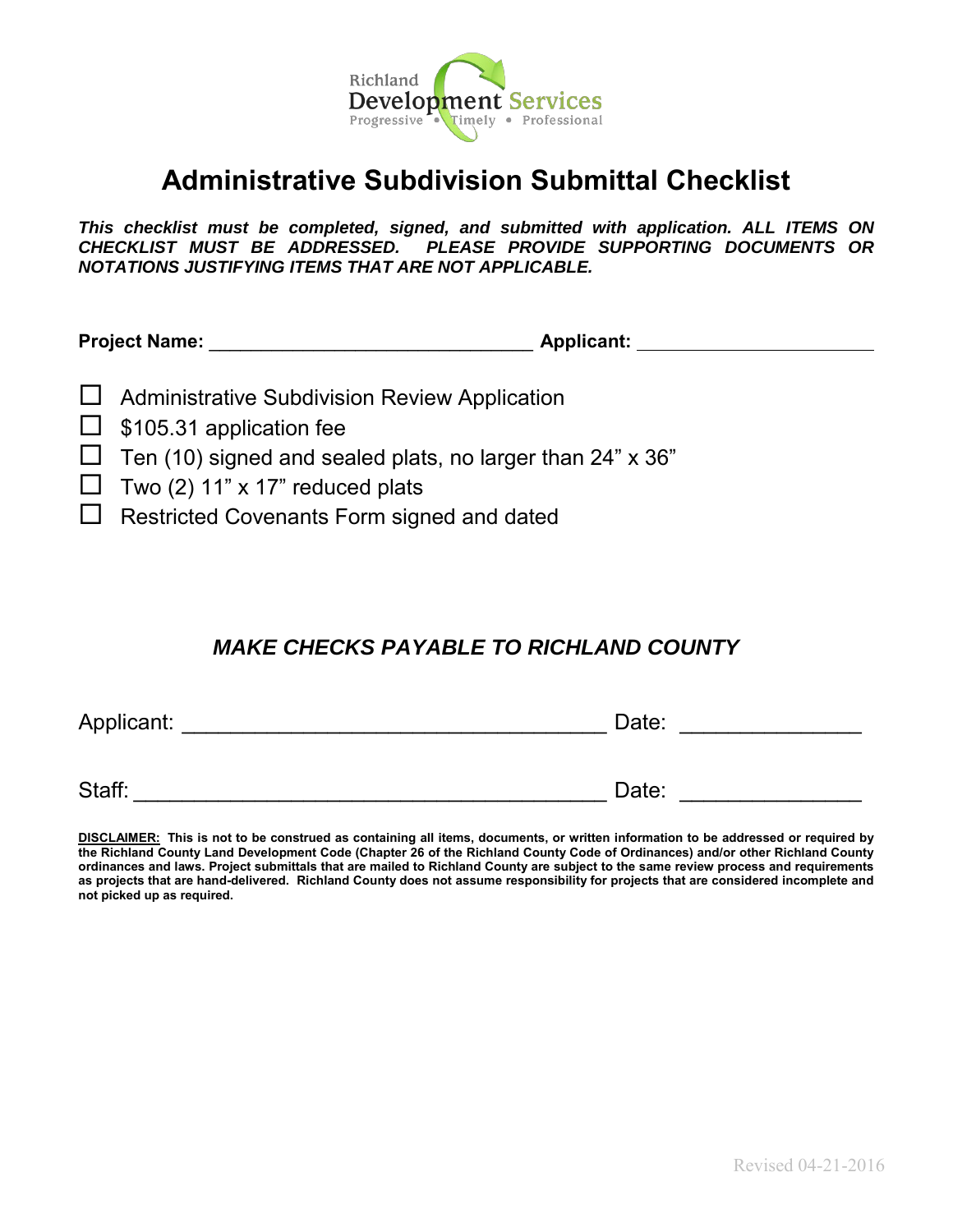

2020 Hampton Street, 1<sup>st</sup> Floor Columbia, SC 29204

Check Received (Date): Check Number: Amount: \_ Digital Submission (DXF file): Emailed Attached

#### ADMINISTRATIVE SUBDIVISION REVIEW APPLICATION

(Please type or write clearly – illegible applications will be returned)

|                         |                                                  | Property Owner's Address: Note that the state of the state of the state of the state of the state of the state of the state of the state of the state of the state of the state of the state of the state of the state of the                                                                                                                                                                                                                                                                                                                                                |  |
|-------------------------|--------------------------------------------------|------------------------------------------------------------------------------------------------------------------------------------------------------------------------------------------------------------------------------------------------------------------------------------------------------------------------------------------------------------------------------------------------------------------------------------------------------------------------------------------------------------------------------------------------------------------------------|--|
|                         |                                                  |                                                                                                                                                                                                                                                                                                                                                                                                                                                                                                                                                                              |  |
|                         |                                                  |                                                                                                                                                                                                                                                                                                                                                                                                                                                                                                                                                                              |  |
|                         |                                                  |                                                                                                                                                                                                                                                                                                                                                                                                                                                                                                                                                                              |  |
|                         |                                                  |                                                                                                                                                                                                                                                                                                                                                                                                                                                                                                                                                                              |  |
|                         |                                                  |                                                                                                                                                                                                                                                                                                                                                                                                                                                                                                                                                                              |  |
|                         |                                                  |                                                                                                                                                                                                                                                                                                                                                                                                                                                                                                                                                                              |  |
|                         |                                                  |                                                                                                                                                                                                                                                                                                                                                                                                                                                                                                                                                                              |  |
|                         |                                                  |                                                                                                                                                                                                                                                                                                                                                                                                                                                                                                                                                                              |  |
|                         |                                                  |                                                                                                                                                                                                                                                                                                                                                                                                                                                                                                                                                                              |  |
|                         |                                                  |                                                                                                                                                                                                                                                                                                                                                                                                                                                                                                                                                                              |  |
|                         |                                                  |                                                                                                                                                                                                                                                                                                                                                                                                                                                                                                                                                                              |  |
|                         |                                                  | Source of Water Service: <u>Communications Courter</u> Source of Sewer Service: Courter of Water Service Courter and Courter of Sewer Service:                                                                                                                                                                                                                                                                                                                                                                                                                               |  |
|                         |                                                  |                                                                                                                                                                                                                                                                                                                                                                                                                                                                                                                                                                              |  |
|                         |                                                  | Pursuant to the criteria in Chapter 26 of the Richland County Land Development Code, the applicant requests an<br>exception from the subdivision requirements for the reason checked below:                                                                                                                                                                                                                                                                                                                                                                                  |  |
| ΙI                      | Development Code; or                             | The division of the subject property results in a combination or recombination, of previously platted and recorded lots where the total<br>number of lots is NOT INCREASED AND the resultant lots are equal to the site development standards in Chapter 26 of the Land                                                                                                                                                                                                                                                                                                      |  |
| $\mathsf{L}$<br>ΙI<br>H |                                                  | The combination or recombination of entire lots of record where no new road or a change in existing roads are involved; or                                                                                                                                                                                                                                                                                                                                                                                                                                                   |  |
|                         | widening of any existing roadway.                | The division of the land into parcels of five (5) acres or more where it does not result in the creation of a new roadway or the                                                                                                                                                                                                                                                                                                                                                                                                                                             |  |
|                         | chapter.                                         | The division of a parcel into two (2) lots which do not result in the construction of a new road or the improvement including, but not<br>limited to, paving and/or widening of an existing road; or the construction of new water facilities, other than private, on-site wells; or<br>the construction of new sewerage facilities, other than on-site septic tanks; or the construction of new storm drainage facilities, other<br>than roadside swales and culverts; and is not in conflict with any provision or portion of the comprehensive plan, official map or this |  |
|                         | FEES: Administrative Subdivision Review \$105.31 |                                                                                                                                                                                                                                                                                                                                                                                                                                                                                                                                                                              |  |

#### **Certification**

I hereby certify that I have read this application and the information supplied herein is true and correct to the best of my knowledge. I agree to comply with all applicable County Ordinances and State Laws related to land development. I am the property owner, or have received the owner's written authorization to act as his agent regarding this matter. I understand that falsifying any information herein may result in nullification of this request and/or appropriate legal remedies.

Property Owner/Agent Signature extending the state of the state of the state of the Date:  $\Box$